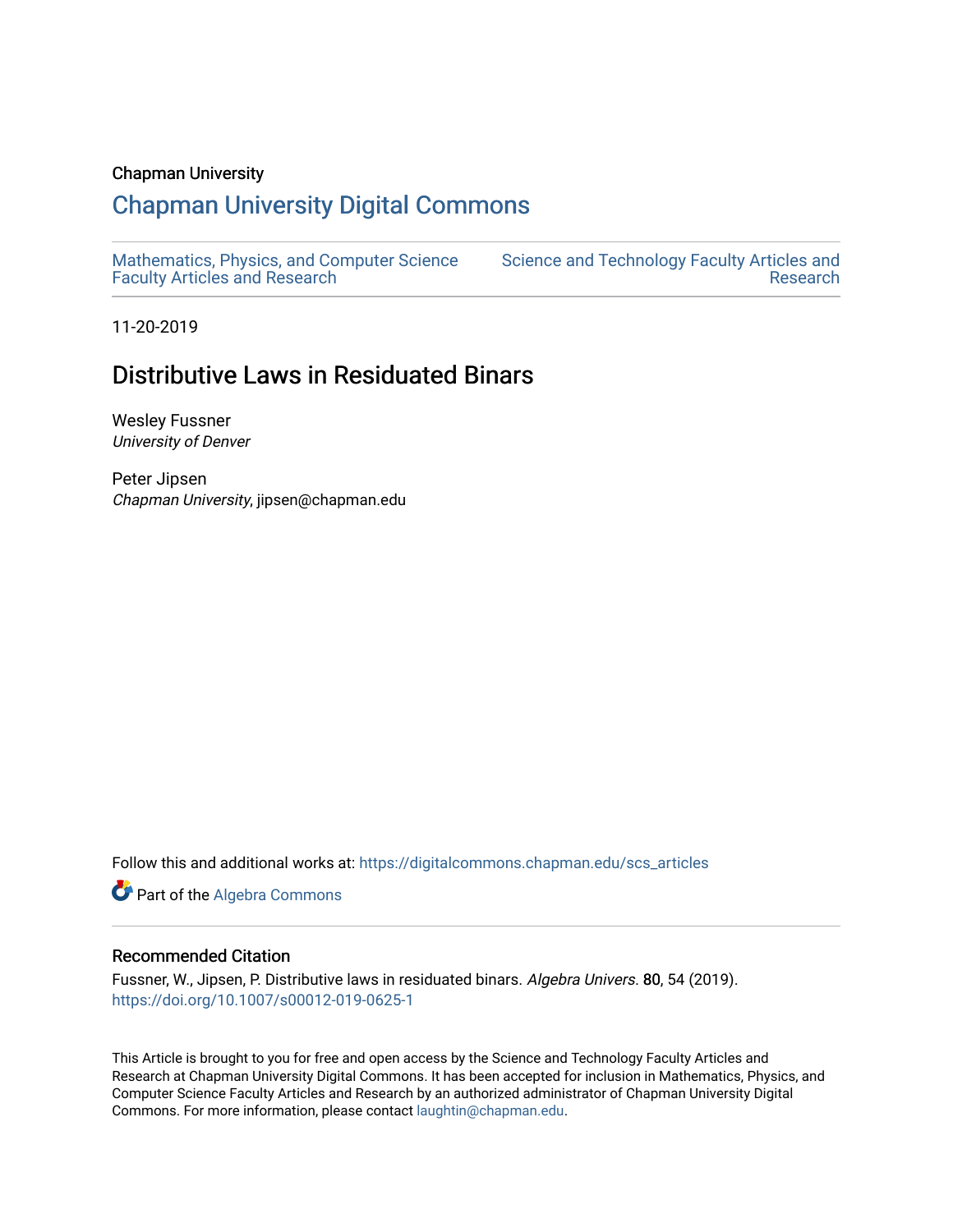# Distributive Laws in Residuated Binars

# **Comments**

This is a pre-copy-editing, author-produced PDF of an article accepted for publication in Algebra Universalis, volume 54, in 2019 following peer review. The final publication may differ and is available at Springer via <https://doi.org/10.1007/s00012-019-0625-1>.

[A free-to-read copy of the final published article is available here.](https://rdcu.be/b5K8Z) 

Copyright Springer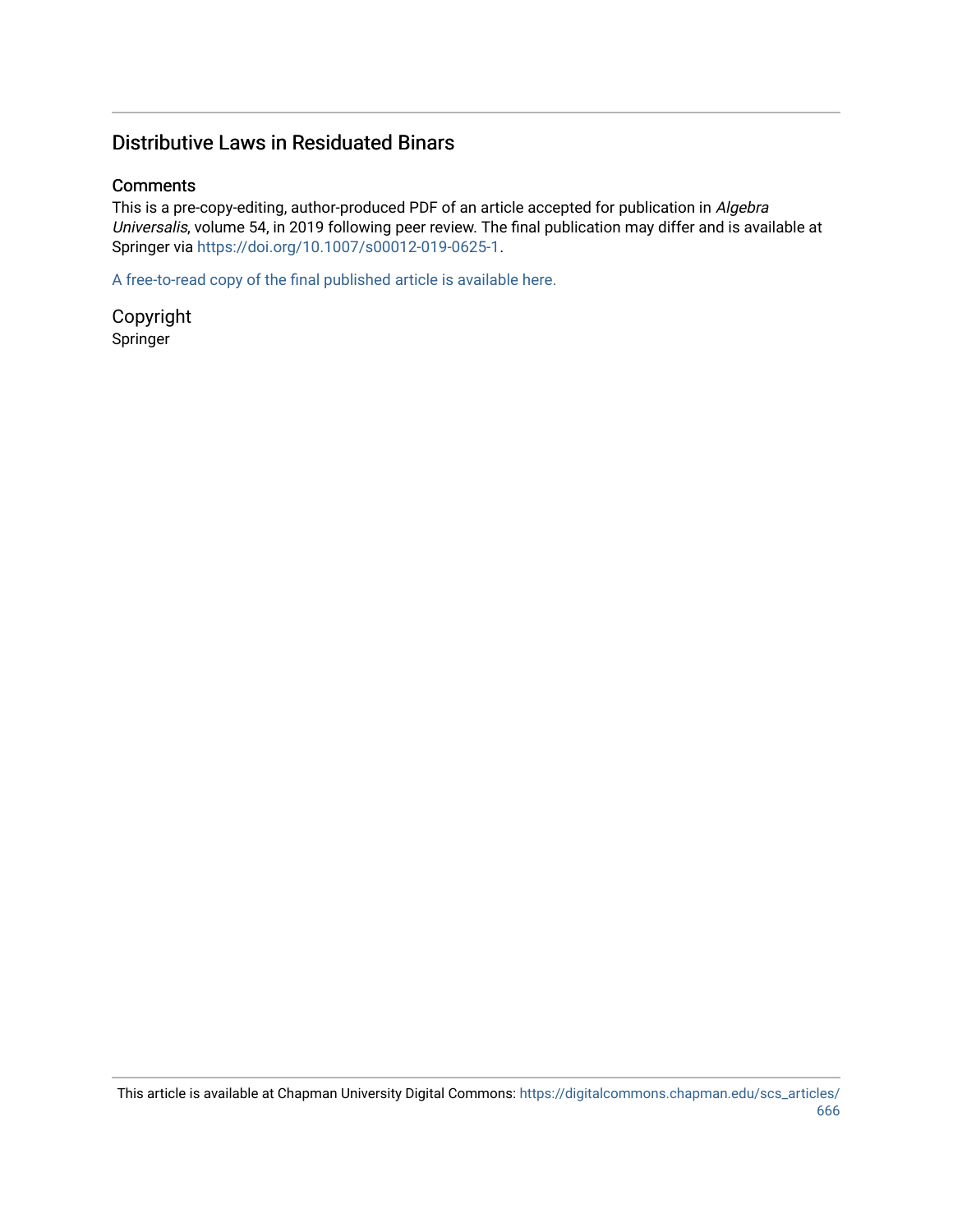# Distributive laws in residuated binars

Wesley Fussner and Peter Jipsen

Abstract. In residuated binars there are six non-obvious distributivity identities of  $\cdot$ ,  $\wedge$  over  $\wedge$ ,  $\vee$ . We show that in residuated binars with distributive lattice reducts there are some dependencies among these identities; specifically, there are six pairs of identities that imply another one of these identities, and we provide counterexamples to show that no other dependencies exist among these.

Mathematics Subject Classification. 06F05, 03G10, 08B15.

Keywords. Residuated lattices, residuated binars, residuation, subvariety lattices.

## 1. Introduction

A residuated binar is an algebra  $\mathbf{A} = (A, \wedge, \vee, \cdot, \setminus, \cdot)$ , where  $(A, \wedge, \vee)$  is a lattice,  $\cdot$  is a binary operation on A, and for all  $x, y, z \in A$ ,

$$
x \cdot y \leq z \iff x \leq z/y \iff y \leq x \backslash z.
$$

A residuated semigroup is a residuated binar for which  $\cdot$  is associative, and a residuated binar possessing an identity element  $e$  for  $\cdot$  is called *unital*. An expansion of a unital residuated semigroup by a constant designating the identity is called a *residuated lattice* [5]. Note that to reduce the need for parentheses, we assume that  $\cdot$  has priority over  $\setminus$ ,  $\setminus$ , which in turn have priority over  $\land$ ,  $\lor$ . We also write  $x \cdot y$  as  $xy$ . Using these conventions, all of the aforementioned algebras satisfy the distributive laws

$$
x(y \lor z) = xy \lor xz \tag{·}
$$

$$
(x \lor y)z = xz \lor yz \tag{\\\vee\cdot}
$$

$$
x \setminus (y \wedge z) = x \setminus y \wedge x \setminus z \tag{ } \wedge \wedge
$$

$$
(x \wedge y)/z = x/z \wedge y/z \tag{ \wedge } /
$$

$$
x/(y \vee z) = x/y \wedge x/z \tag{}/\vee
$$

$$
(x \lor y) \land z = x \land z \land y \land z \tag{(\lor)}
$$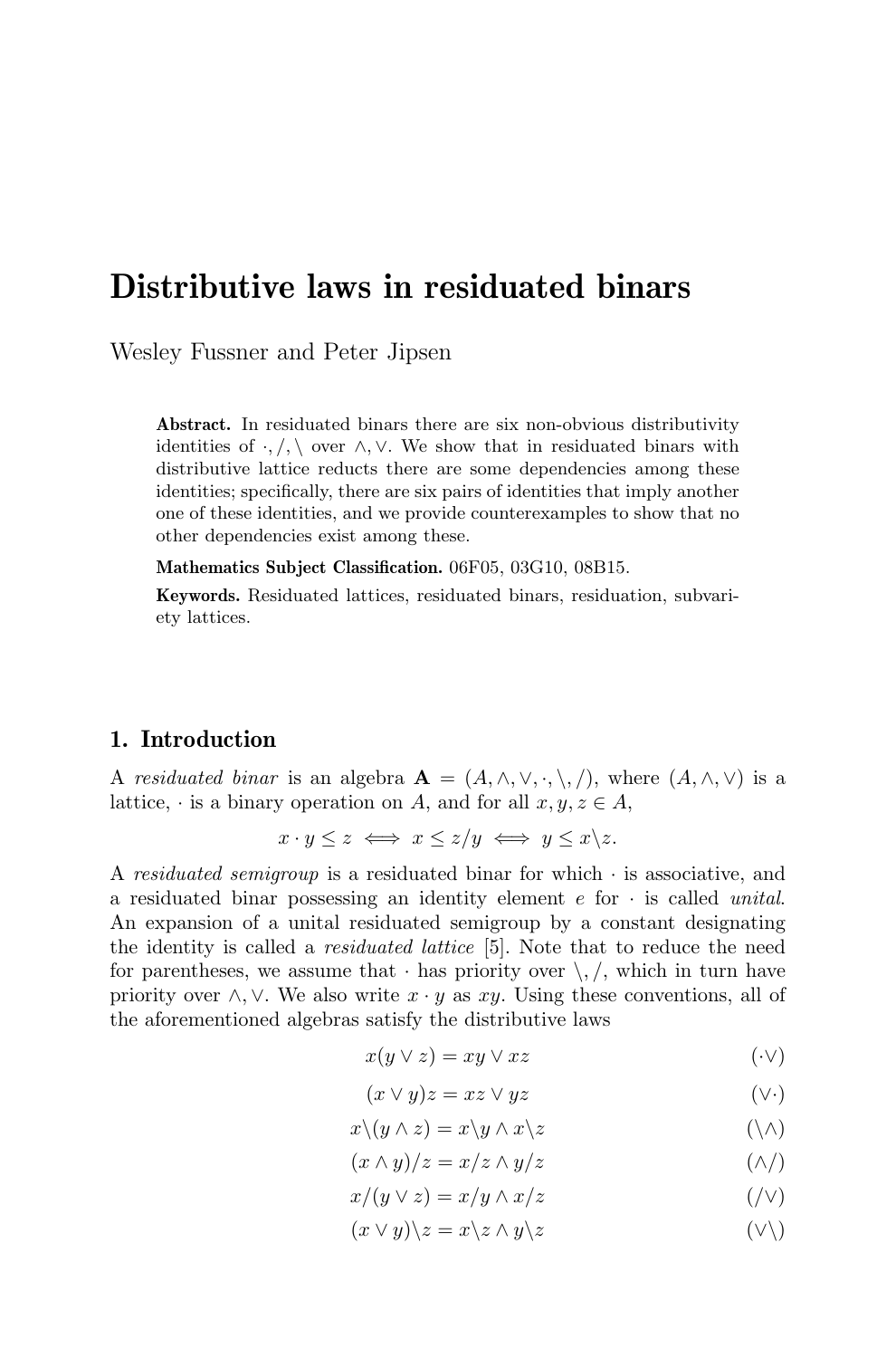However, in general neither lattice distributivity nor any of the equations

$$
x(y \wedge z) = xy \wedge xz \tag{·}
$$

$$
(x \wedge y)z = xz \wedge yz \tag{ \wedge \cdot }
$$

$$
x \setminus (y \vee z) = x \setminus y \vee x \setminus z \tag{(\vee)}
$$

$$
(x \lor y)/z = x/z \lor y/z \tag{V/}
$$

$$
(x \wedge y) \backslash z = x \backslash z \vee y \backslash z \tag{ \wedge } \backslash
$$

$$
x/(y \wedge z) = x/y \vee x/z \tag{}/\wedge
$$

hold in these algebras.

If t is a term in the language of residuated binars (or residuated semigroups), then the *opposite of t* is the term  $t^{\text{op}}$  defined recursively as follows. For x a variable, set  $x^{\text{op}} = x$ , and if s and t are terms then set  $(s \cdot t)$ <sup>op</sup> =  $t^{\text{op}} \cdot s^{\text{op}}, (s/t)^{\text{op}} = t^{\text{op}} \backslash s^{\text{op}}, (s \backslash t)^{\text{op}} = t^{\text{op}} / s^{\text{op}}, (s \wedge t)^{\text{op}} = t^{\text{op}} \wedge s^{\text{op}},$ and  $(s \vee t)$ <sup>op</sup> =  $t^{op} \vee s^{op}$  (and  $e^{op} = e$  in the presence of a multiplicative identity e). The opposite of an equation  $s = t$  is defined by  $(s = t)$ <sup>op</sup> =  $(s^{op} = t^{op})$ . Mirror duality for residuated binars provides that an equation  $\varepsilon$  holds in the variety of all residuated binars if and only if  $\varepsilon^{\rm op}$  does as well. If  $\Sigma \cup \{\varepsilon\}$  is a set of equations in the language of residuated binars and  $\Sigma^{\text{op}} = {\sigma^{\text{op}}} : \sigma \in \Sigma$ , then  $\Sigma \models \varepsilon$  holds in the variety of residuated binars if and only if  $\Sigma^{\text{op}} \models \varepsilon^{\text{op}}$ holds. Observe that  $(\cdot \wedge)^{op}$ ,  $(\vee)^{op}$ , and  $(\wedge \vee)^{op}$  are respectively  $(\wedge \cdot)$ ,  $(\vee')$ , and  $(\wedge)$ .

In the presence of a multiplicative identity  $e$ , left and right prelinearity

$$
e \leq x \backslash y \lor y \backslash x \tag{lp}
$$

$$
e \le x/y \vee y/x, \tag{rp}
$$

have a connection to the six nontrivial distributive laws given above. In particular,  $[2,$  Proposition 6.10 shows that in residuated lattices satisfying  $e$ distributivity

$$
(x \lor y) \land e = (x \land e) \lor (y \land e), \tag{ed}
$$

the equations  $(lp), (\wedge)$ , and  $(\vee)$  are pairwise equivalent, as are the equations  $(rp)$ ,  $(\wedge)$ , and  $(\vee)$ . Because  $(lp)$  and  $(rp)$  axiomatize semilinear residuated lattices (i.e., those that are subdirect products of totally-ordered residuated lattices) under appropriate technical hypotheses (see [2]), this provides one explanation of the well-known fact that all six nontrivial distributive laws hold in semilinear residuated lattices. However, a residuated lattice may satisfy all six nontrivial distributive laws even though it is not semilinear (this is the case, e.g., in lattice-ordered groups).

The dependencies among the six nontrivial distributive laws are more complicated in the absence of a multiplicative identity. Sections 2 and 3 provide a complete description of the dependencies among the nontrivial distributive laws under the hypothesis of lattice distributivity, both for residuated binars and residuated semigroups. Section 4 provides some additional implications among the distributive laws in unital residuated binars, and in the presence of lattice complements. We conclude in Section 5 by proposing some open problems.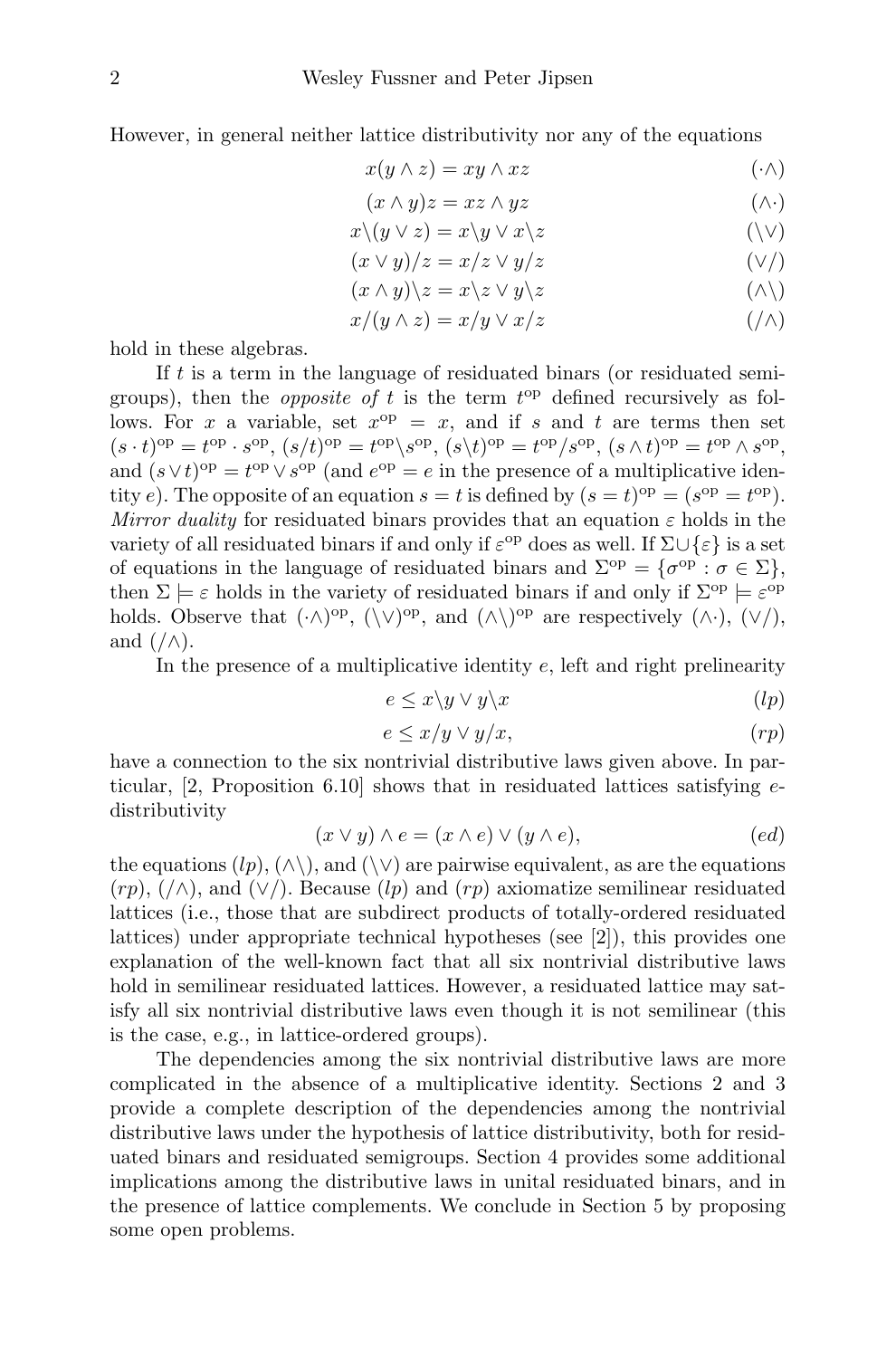#### 2. Implications among the nontrivial distributive laws

A residuated binar with a distributive lattice reduct may be associated with its frame. The frame of a lattice-distributive residuated binar A may be obtained by taking the set of prime filters of the lattice reduct of  $\bf{A}$ , and endowing it with the order  $\leq$  given by reverse subset inclusion as well as the ternary relation  $R$  defined by

$$
R(F, G, H) \iff F \leq G \cdot H,
$$

where  $G \cdot H$  is the filter generated by the complex product  $\{xy : x \in G, y \in H\}$ of G and H. Note that with respect to  $\leq R$  is antitone in its first coordinate and isotone in its second and third coordinates.

Satisfaction of either of the identities  $(\forall \vee)$  and  $(\vee')$  has significant consequences for the frame of a lattice-distributive residuated binar [4], and the nontrivial distributive laws may be profitably analyzed from the point of view of frames. In fact, for lattice-distributive residuated binars, each of the distributive laws introduced in the previous section may be rendered in terms of an equivalent first-order condition on the corresponding frames by application of the Ackermann-lemma-based algorithm (ALBA) [3]. The elements of the frame of an algebra correspond to completely join-irreducible elements (= principal downsets) in the algebra of downsets of the frame. Moreover, such algebras have complete distributive lattice reducts in which all elements are joins of completely join-irreducibles and meets of completely meet-irreducibles. We illustrate the ALBA algorithm for such algebras by deriving the equivalent first-order condition for  $(\vee')$ , i.e.,  $(x \vee y)/z = x/z \vee y/z$ . This identity holds if and only if for all completely join-irreducibles  $j$  we have that  $j \leq (x \vee y)/z \implies j \leq x/z \vee y/z$ . Since join-irreducibles in distributive lattices are join-prime, this holds if and only if

$$
jz \leq x \lor y \implies jz \leq x \text{ or } jz \leq y,
$$

or, equivalently, for all completely join-irreducibles  $u, v, w$ 

$$
(\forall w(w \leq jz \Rightarrow w \leq x \lor y)) \implies (u \leq jz \Rightarrow u \leq x) \text{ or } (v \leq jz \Rightarrow v \leq y).
$$

Since  $u \leq jz$  is equivalent to  $\exists p (p \leq z \& R(u, j, p))$  and  $v \leq jz$  is equivalent to  $\exists q (q \leq z \& R(v, j, q))$ , we instantiate  $z = p \vee q$  to obtain for all completely join-irreducibles  $j, u, v, p, q$ ,

$$
(\forall w(w \le j(p \lor q) \Rightarrow w \le x \lor y))
$$
  
\n
$$
\implies (R(u, j, p) \Rightarrow u \le x) \text{ or } (R(v, j, q) \Rightarrow v \le y).
$$

In a complete distributive lattice, for any completely join-irreducible  $u$  there exists a corresponding completely meet-irreducible  $u^*$  such that  $u \nleq x$  if and only if  $x \leq u^*$ . Instantiating  $x, y$  by  $u^*, v^*$  produces

$$
(\forall w(w \le j(p \lor q) \Rightarrow w \le u^* \lor v^*)) \implies (\neg R(u,j,p)) \text{ or } (\neg R(v,j,q)).
$$

Since w is join-irreducible,  $w \leq j(p \vee q)$  is equivalent to  $R(w, j, p)$  or  $R(w, j, q)$ , and  $w \leq u^* \vee v^*$  is equivalent to  $u \nleq w$  or  $v \nleq w$ . Rearranging the formula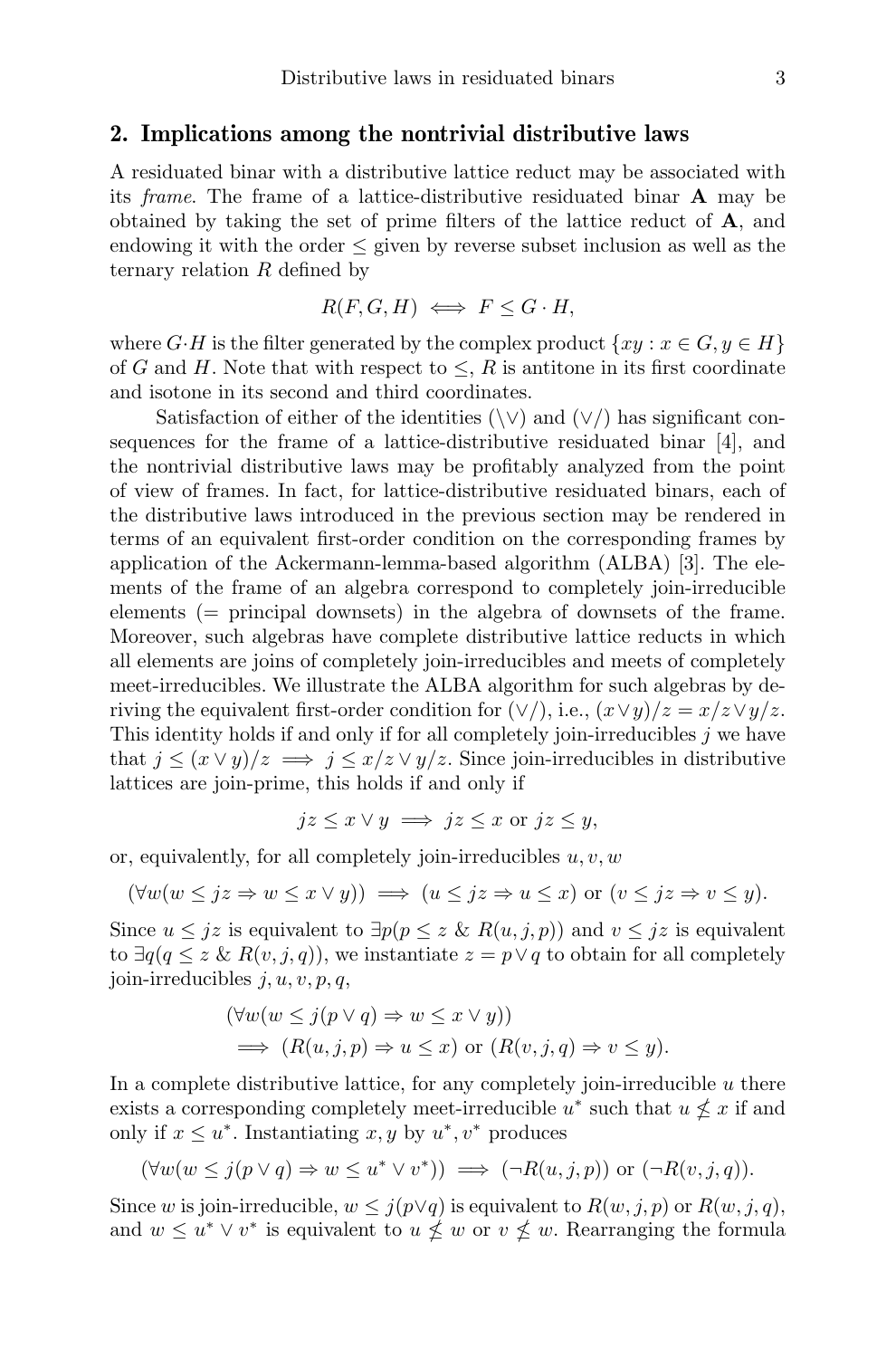contrapositively then produces

 $[R(u, j, p) \& R(v, j, q)] \implies \exists w[u, v \leq w \& (R(w, j, p) \text{ or } R(w, j, q))].$ 

Conversely, suppose that a frame satisfies this condition. To see that  $(\vee)$ holds in the algebra of downsets, let  $x, y, z$  be downsets of the frame and suppose that  $j \in (x \cup y)/z$ . Then  $\downarrow j \cdot z \subseteq x \cup y$ . We assume that  $\downarrow j \nsubseteq x/z$ (i.e., that  $\downarrow j \cdot z \not\subseteq x$ ), and we aim to show that  $\downarrow j \cdot z \subseteq y$  (i.e.,  $j \in y/z$ ). Note that  $\downarrow j \cdot z \not\subseteq x$  implies that there exists  $u \in \downarrow j \cdot z$  such that  $u \notin x$ , and this gives that there exists  $p \in z$  such that  $R(u, j, p)$ . Let  $v \in \mathcal{Y}$   $i \cdot z$ . Then there exists  $q \in z$  such that  $R(v, j, q)$ . Applying the hypothesis to  $R(u, j, p)$ and  $R(v, i, q)$  provides that there exists w with  $u, v \leq w$  and  $R(w, i, p)$  or  $R(w, j, q)$ . If  $R(w, j, p)$  holds, then  $w \in \mathcal{Y} \cup \mathcal{Y} \subseteq \mathcal{X} \cup \mathcal{Y}$ , whence  $w \in \mathcal{X}$  or  $w \in y$ . If  $w \in x$ , then  $u \leq w$  and x being a downset imply that  $u \in x$ , a contradiction. Hence  $w \in y$ , and since  $v \leq w$  and y is a downset we get  $v \in y$ . Hence  $\downarrow j \cdot z \subseteq y$ , proving the result.

Similarly  $(\wedge)$  is equivalent to the condition that for all j, u, v, p, q,

$$
[R(p, u, j) \& R(q, v, j)] \implies \exists w [w \le u, v \& (R(p, w, j) \text{ or } R(q, w, j))],
$$

whereas ( $\setminus \vee$ ) is equivalent to the condition that for all  $j, u, v, p, q$ ,

$$
[R(u, p, j) \& R(v, q, j)] \implies \exists w[u, v \le w \& (R(w, p, j) \text{ or } R(w, q, j))].
$$

**Proposition 2.1.** Let A be a residuated binar with a distributive lattice reduct. If **A** satisfies both  $(\vee)$  and  $(\wedge)$ , then **A** also satisfies  $(\vee)$ .

*Proof.* Suppose that both  $(\vee)$  and  $(\wedge)$  hold. We use the equivalent frame conditions to verify  $(\vee)$ , so suppose that j, u, v, p, q are points in the frame of **A** such that  $R(u, p, j)$  and  $R(v, q, j)$ . By the frame condition for  $(\wedge)$  there exists w' with  $w' \leq p, q$  and one of  $R(u, w', j)$  or  $R(v, w', j)$ . Suppose first that  $R(u, w', j)$  holds. Then  $R(u, w', j)$  and  $R(v, q, j)$ , and by monotonicity and  $w' \leq q$  we have  $R(u, q, j)$  and  $R(v, q, j)$ . Using the frame condition for  $(\vee)$  we obtain w such that  $u, v \leq w$  and  $R(w, q, j)$ . On the other hand, if  $R(v, w', j)$  holds then  $R(v, w', j)$  and  $R(u, p, j)$ . Monotonicity and  $w' \leq p$ then gives  $R(v, p, j)$  and  $R(u, p, j)$ , and by the frame condition for  $(\vee)$  there exists w with  $u, v \leq w$  and  $R(w, p, j)$ . In either case, there exists w with  $u, v \leq w$  and either  $R(w, p, j)$  or  $R(w, q, j)$ , which completes the proof.  $\square$ 

Other results of this kind may be discovered by appealing to equivalent conditions on frames. However, an entirely algebraic treatment is also possible. The next lemma is an important step in this direction.

Lemma 2.2. Each of the following gives a pair of identities that are equivalent in residuated binars.

- (1)  $(\cdot \wedge)$  and  $xz \wedge yw \leq (x \vee y)(z \wedge w)$ .
- (2)  $(\wedge)$  and  $xz \wedge yw \leq (x \wedge y)(z \vee w)$ .
- (3)  $(\vee)$  and  $(x \vee y) \setminus (z \vee w) \leq x \setminus z \vee y \setminus w$ .
- (4)  $(\vee)$  and  $(z \vee w)/(x \vee y) \leq z/x \vee w/y$ .
- (5)  $(\wedge \setminus)$  and  $(x \wedge y) \setminus (z \wedge w) \leq x \setminus z \vee y \setminus w$ .
- (6)  $(\wedge)$  and  $(z \wedge w)/(x \wedge y) \leq z/x \vee w/y$ .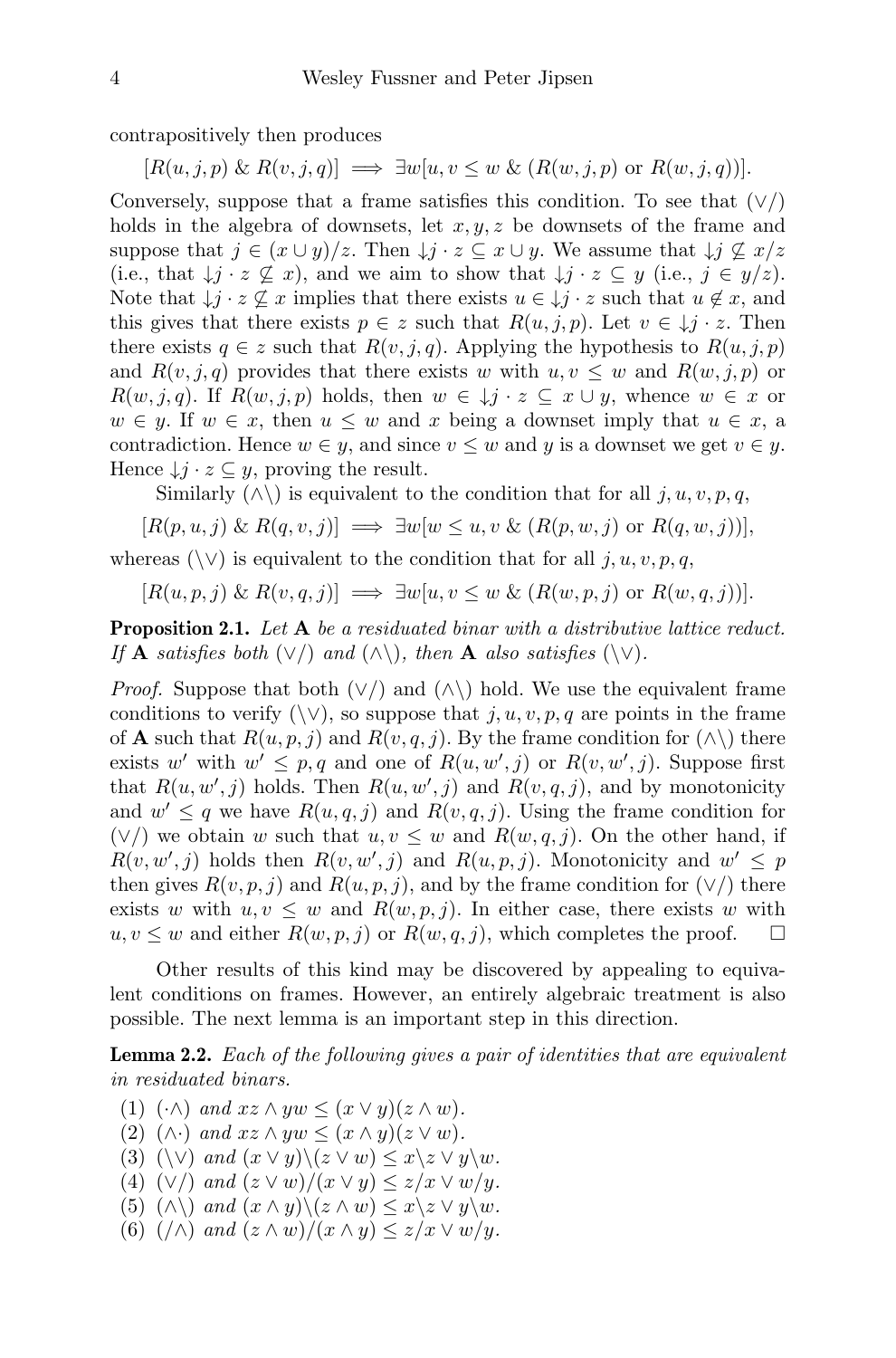*Proof.* We prove (1) and (3); (2) and (4) follow by a symmetric argument, and  $(5)$  and  $(6)$  follow by a proof similar to  $(3)$  and  $(4)$ .

For (1), note that if  $xz \wedge yw \leq (x \vee y)(z \wedge w)$  holds then by instantiating  $y = x$  we obtain  $xz \wedge xw \leq x(z \wedge w)$ . The reverse inequality follows from the isotonicity of multiplication, so  $(\cdot \wedge)$  holds. Conversely, if  $(\cdot \wedge)$  holds then we have  $xz \wedge yw \leq (x \vee y)z \wedge (x \vee y)w = (x \vee y)(z \wedge w).$ 

For (3), taking  $y = x$  in the inequality  $(x \vee y) \setminus (z \vee w) \leq x \setminus z \vee y \setminus w$  gives  $x\,(z \vee w) \leq x\,\&\, v \vee x\,w$ . The reverse inequality holds because  $\setminus$  is isotone in its numerator, whence  $(\setminus \vee)$  holds. For the converse, note that  $(\setminus \vee)$  implies  $(x \vee y) \setminus (z \vee w) = (x \vee y) \setminus z \vee (x \vee y) \setminus w \leq x \setminus z \vee y \setminus w$ , where the last step follows because  $\setminus$  is antitone in its denominator.

**Theorem 2.3.** Let A be a residuated binar with a distributive lattice reduct. Then:

(1) If A satisfies both  $(\vee)$  and  $(\wedge)$ , then A also satisfies  $(\vee)$ .

(2) If **A** satisfies both  $(\vee)$  and  $(\wedge)$ , then **A** also satisfies  $(\vee)$ .

(3) If **A** satisfies both  $(\cdot \wedge)$  and  $(\vee')$ , then **A** also satisfies  $(\wedge \wedge)$ .

- (4) If **A** satisfies both  $(\wedge \cdot)$  and  $(\vee \vee)$ , then **A** also satisfies  $(\wedge \vee)$ .
- (5) If **A** satisfies both  $(\wedge)$  and  $(\wedge)$ , then **A** also satisfies  $(\wedge)$ .
- (6) If **A** satisfies both  $(\wedge)$  and  $(\wedge)$ , then **A** also satisfies  $(\cdot \wedge)$ .

*Proof.* We provide proofs for  $(1)$  and  $(5)$ ;  $(2)$  and  $(6)$  follow by mirror duality. The others follow similarly.

For (1), suppose that  $u \leq (x \vee y) \setminus (z \vee w)$ . Then by residuation we get  $x, y \leq x \vee y \leq (z \vee w)/u$ , and by  $(\vee')$  we have  $x \leq z/u \vee w/u$  and also  $y \le z/u \vee w/u$ . Observe that  $x = x \wedge (z/u \vee w/u)$  and  $y = y \wedge (z/u \vee w/u)$ , and by distributivity we obtain that  $x = x_1 \vee x_2$  and  $y = y_1 \vee y_2$ , where

$$
x_1 = x \wedge (z/u),
$$
  
\n
$$
x_2 = x \wedge (w/u),
$$
  
\n
$$
y_1 = y \wedge (z/u),
$$
  
\n
$$
y_2 = y \wedge (w/u).
$$

Note that

$$
x_1 \le z/u \implies u \le x_1 \backslash z \le (x_1 \land y_2) \backslash z,
$$
  
\n
$$
x_2 \le w/u \implies u \le x_2 \backslash w \le (x_2 \land y_1) \backslash w,
$$
  
\n
$$
y_1 \le z/u \implies u \le y_1 \backslash z \le (x_2 \land y_1) \backslash z,
$$
  
\n
$$
y_2 \le w/u \implies u \le y_2 \backslash w \le (x_1 \land y_2) \backslash w.
$$

Hence we get that  $u \leq (x_1 \wedge y_2) \setminus (z \wedge w) \leq x_1 \setminus z \vee y_2 \setminus w$  and likewise  $u \leq (x_2 \wedge y_1) \setminus (z \wedge w) \leq x_2 \setminus z \vee y_1 \setminus w$ . Also,  $u \leq x_1 \setminus z \leq x_1 \setminus z \vee y_1 \setminus w$  and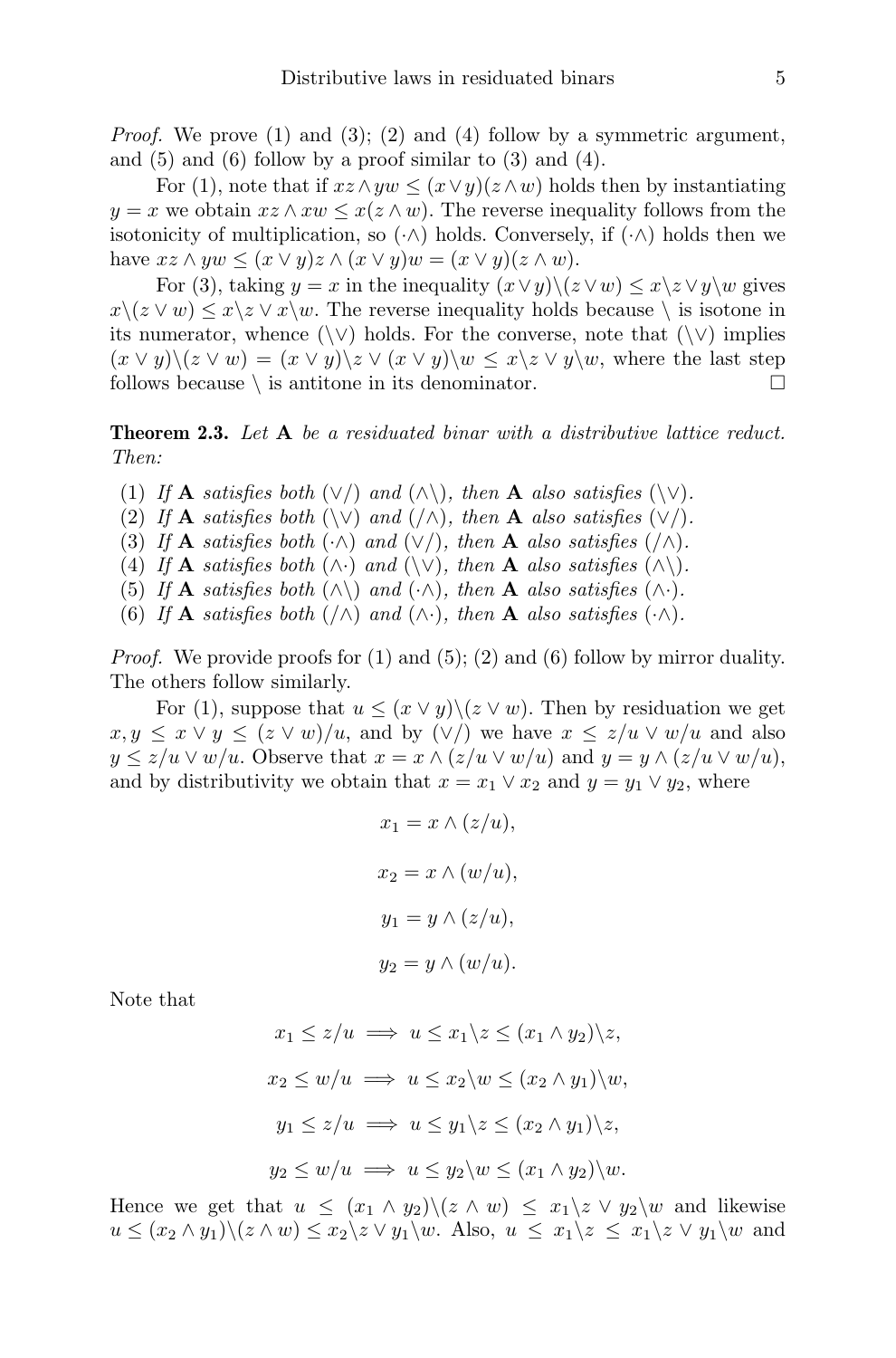$u \leq y_2 \backslash w \leq x_2 \backslash z \vee y_2 \backslash w$ . This implies that:  $u \leq (x_1 \backslash z \lor y_2 \backslash w) \land (x_2 \backslash z \lor y_1 \backslash w) \land (x_1 \backslash z \lor y_1 \backslash w) \land (x_2 \backslash z \lor y_2 \backslash w)$  $= ((x_2\lambda z \wedge x_1\lambda z) \vee y_1\lambda w) \wedge ((x_1\lambda z \wedge x_2\lambda z) \vee y_2\lambda w)$  $=(x_1\zeta\wedge x_2\zeta\zeta)\vee (y_1\zeta\wedge y_2\zeta\zeta\zeta)$  $=(x_1 \vee x_2)\zeta \vee (y_1 \vee y_2)\zeta w$  $= x\overline{\lambda} z \vee y\overline{\lambda} w.$ 

This proves that  $(x \vee y) \setminus (z \vee w) \leq x \setminus z \vee y \setminus w$ , whence (1) follows by Lemma  $2.2(3).$ 

To prove (5), suppose that  $(x \wedge y)(z \vee w) \leq u$ . By residuating and  $(\wedge)$ , we obtain  $z, w \leq z \vee w \leq (x \wedge y) \setminus u = x \setminus u \vee y \setminus u$ . Define

$$
z_1 = z \wedge (x \backslash u),
$$
  
\n
$$
z_2 = z \wedge (y \backslash u),
$$
  
\n
$$
w_1 = w \wedge (x \backslash u),
$$
  
\n
$$
w_2 = w \wedge (y \backslash u),
$$

and note that by the distributivity of the lattice reduct we have  $z = z_1 \vee z_2$ an  $w = w_1 \vee w_2$ . This provides

$$
z_1 \le x \backslash u \implies xz_1 \le u,
$$
  
\n
$$
z_2 \le y \backslash u \implies yz_2 \le u,
$$
  
\n
$$
w_1 \le x \backslash u \implies xw_1 \le u,
$$
  
\n
$$
w_2 \le y \backslash u \implies yw_2 \le u,
$$

whence from the isotonicity of multiplication and the middle two items above, we obtain that  $y(z_2 \wedge w_1) \leq u$  and  $x(z_2 \wedge w_1) \leq u$ . This provides that  $(x \vee y)(z_2 \wedge w_1) = x(z_2 \wedge w_1) \vee y(z_2 \wedge w_1) \leq u$ , and from the assumption  $(\cdot \wedge)$ and Lemma 2.2(1) we conclude that  $xz_2 \wedge yw_1 \leq u$ . Now note that

$$
xz \wedge yw = x(z_1 \vee z_2) \wedge y(w_1 \vee w_2)
$$
  
=  $(xz_1 \vee xz_2) \wedge (yw_1 \vee yw_2)$   
=  $(xz_1 \wedge yw_1) \vee (xz_1 \wedge yw_2) \vee (xz_2 \wedge yw_1) \vee (xz_2 \wedge yw_2)$   
 $\leq u$ ,

where the third equation above follows from lattice distributivity. It follows that  $xz \wedge yw \leq (x \wedge y)(z \vee w)$ , so  $(\wedge \cdot)$  follows by Lemma 2.2(2). This gives (5).

The implications articulated in Theorem 2.3 are described by the directed graph in Figure 1. Each pair of identities given on the left-hand side (respectively, right-hand side) of the graph jointly imply their common successor on the right-hand side (respectively, left-hand side). Note that these consequences are hidden in the special case of e-distributive residuated lattices addressed in [2], where taken individually  $(\wedge)$  and  $(\vee)$  are equivalent, as are  $(\vee')$  and  $(\wedge)$ .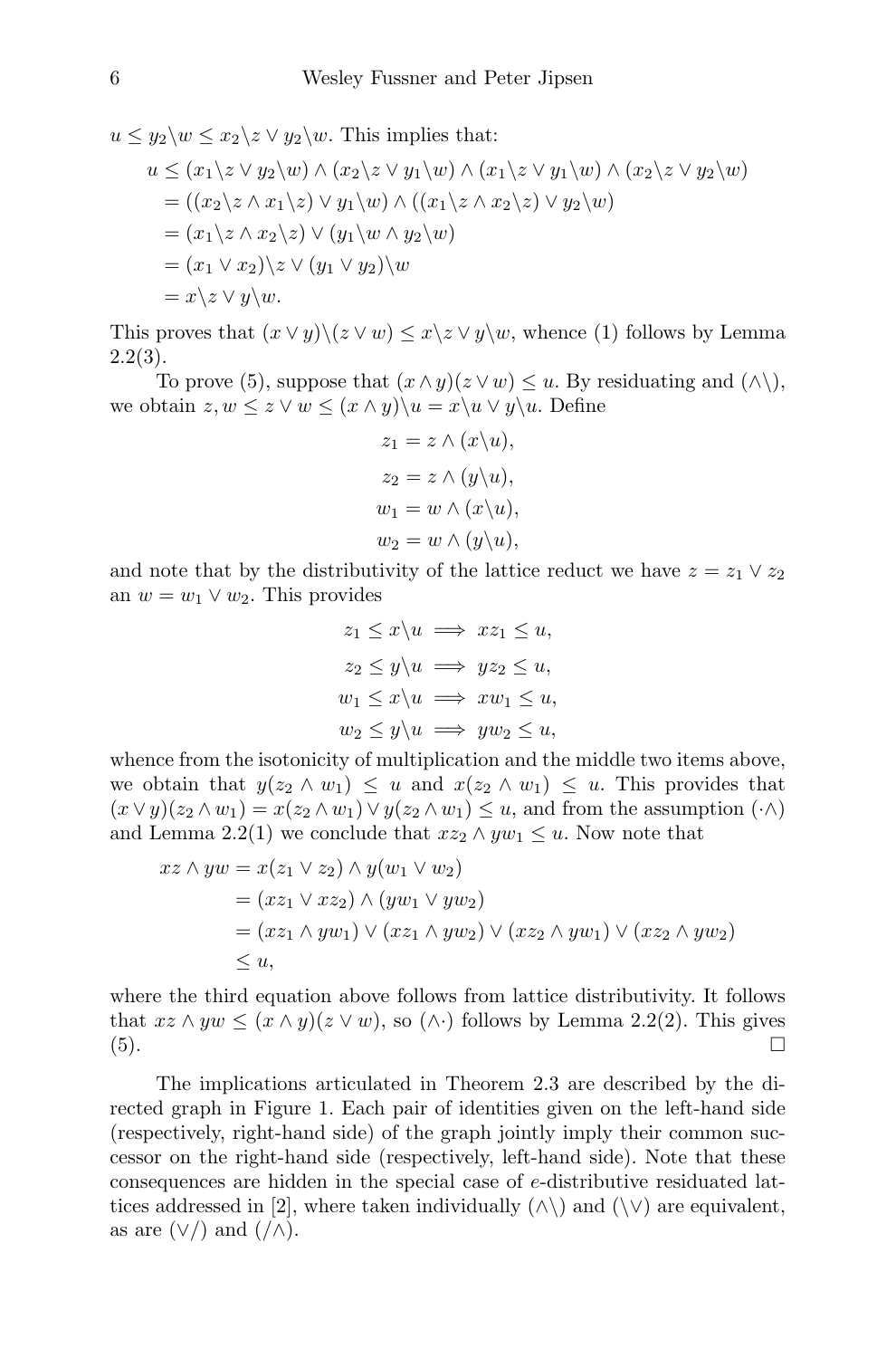

FIGURE 1. Dependencies among the nontrivial distributive laws.



Figure 2. Labeled Hasse diagrams for the lattice reducts of  $\mathbf{A}_1$ ,  $\mathbf{A}_2$ ,  $\mathbf{A}_3$  (left),  $\mathbf{A}_4$ ,  $\mathbf{A}_5$  (middle) and  $\mathbf{A}_6$  (right).

#### 3. The poset of subvarieties

The class of residuated binars with distributive lattice reducts forms a finitelybased variety RB, and the implications announced in Theorem 2.3 entail some inclusions among the subvarieties of RB determined by the nontrivial distributive laws. We will show that these are all of the inclusions among such subvarieties, completely describing the subposet of the subvariety lattice of RB whose elements are axiomatized (modulo the theory of RB) by any collection of the nontrivial distributive laws. The same analysis holds for residuated semigroups as well.

**Proposition 3.1.** Theorem 2.3 gives the only implications among the six nontrivial distributive laws modulo the theory of residuated binars. The same holds for residuated semigroups.

*Proof.* For each  $i \in \{1, 2, 3, 4, 5, 6\}$  we define a residuated binar  $A_i$ . The lattice reduct of each  $A_i$  is given in Figure 2. We provide operation tables for  $\cdot$  in each  $A_i$  below; the operation tables for  $\setminus$  and  $\setminus$  are uniquely determined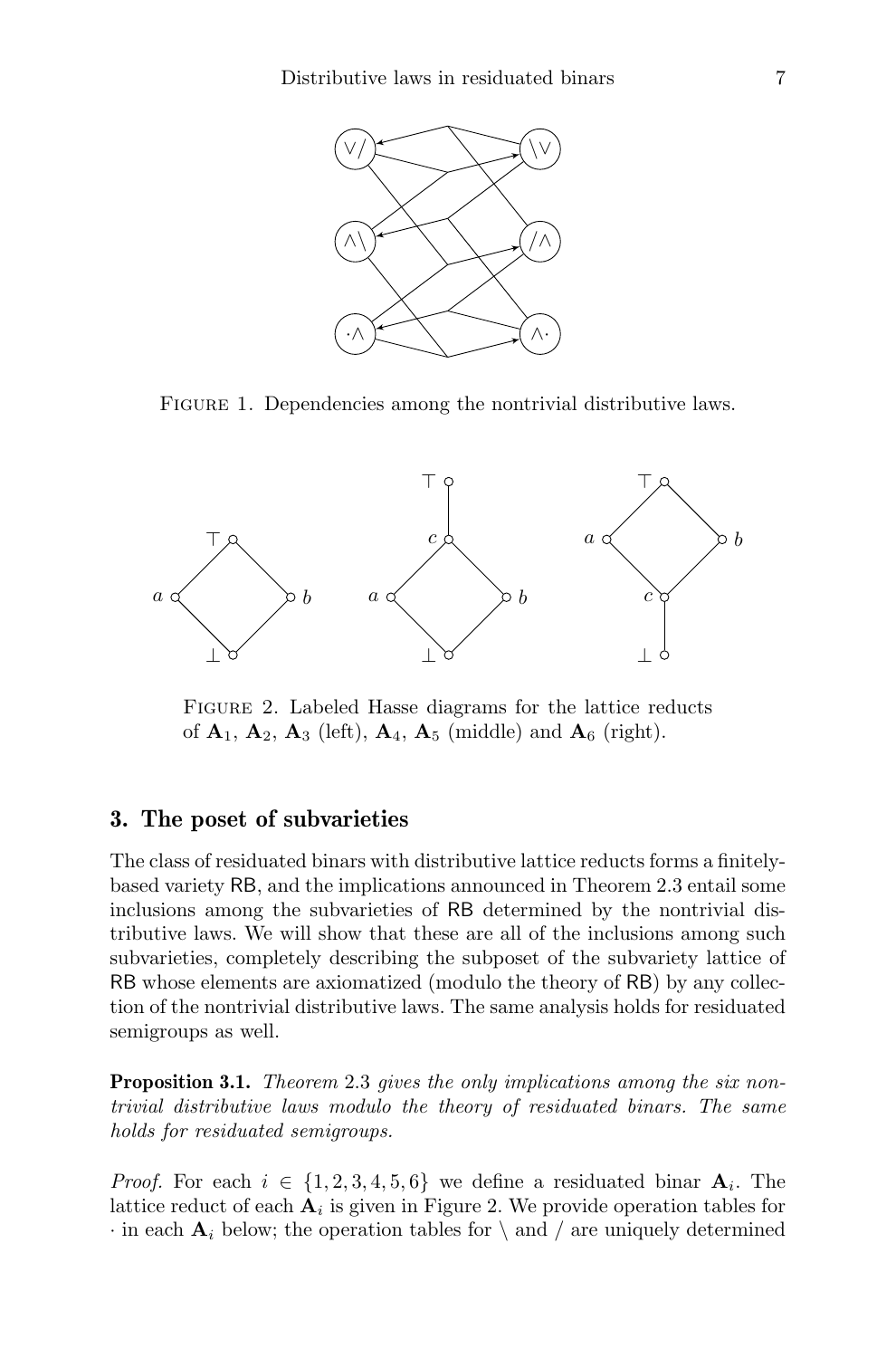by these in each case. For  $A_1$ ,  $A_2$ , and  $A_3$ :

|           | $\bullet$        |                                                            | $a \quad b$      |       |          | $\bullet$          | $\perp$ | $\overline{a}$   | b                |        |  | $\bullet$ .<br><br><br><br> |   |                  | $\perp$ a b                                                                         |                  |                  |
|-----------|------------------|------------------------------------------------------------|------------------|-------|----------|--------------------|---------|------------------|------------------|--------|--|-----------------------------|---|------------------|-------------------------------------------------------------------------------------|------------------|------------------|
|           | 工                |                                                            |                  |       |          |                    |         |                  |                  |        |  |                             |   |                  |                                                                                     |                  |                  |
|           | $\alpha$         |                                                            |                  |       |          | $\alpha$           |         |                  |                  |        |  | $\alpha$                    |   | 丄                | $\boldsymbol{a}$                                                                    | $\boldsymbol{a}$ |                  |
|           | $\boldsymbol{b}$ |                                                            |                  |       |          | b                  |         | $\boldsymbol{a}$ | $\boldsymbol{b}$ | $\top$ |  | $\boldsymbol{b}$            |   | $\perp$          |                                                                                     | $b \quad b$      |                  |
|           | Τ                |                                                            |                  |       |          |                    |         | $\boldsymbol{a}$ | $\boldsymbol{b}$ | $\top$ |  | $\perp$                     | 丄 |                  |                                                                                     |                  |                  |
|           |                  |                                                            |                  |       |          |                    |         |                  |                  |        |  |                             |   |                  |                                                                                     |                  |                  |
|           |                  | For $\mathbf{A}_4$ , $\mathbf{A}_5$ , and $\mathbf{A}_6$ : |                  |       |          |                    |         |                  |                  |        |  |                             |   |                  |                                                                                     |                  |                  |
| $\bullet$ | $\perp$          | $\alpha$                                                   | $\boldsymbol{b}$ | $c$ T |          | $\cdots$ . $\pm$ . |         |                  |                  |        |  |                             |   |                  | $a \quad b \quad c \quad \top \quad . \mid \bot \quad a \quad b \quad c \quad \top$ |                  |                  |
|           |                  |                                                            |                  |       |          |                    |         |                  |                  |        |  |                             |   |                  |                                                                                     |                  |                  |
| $\alpha$  |                  |                                                            |                  |       | $\alpha$ |                    |         |                  | b                |        |  | $\alpha$                    | 工 | $\boldsymbol{a}$ |                                                                                     | $\perp$          | $\boldsymbol{a}$ |

 $c$   $\perp$   $\top$   $b$   $\top$   $\top$  $\top$   $\bot$   $\top$   $b$   $\top$   $\top$ 

c ⊥ ⊥ ⊥ ⊥ ⊥  $\top$   $\bot$  a b  $\bot$  T

Direct calculation verifies that:

 $c$   $\perp$   $\top$   $\perp$   $\top$   $\top$ ד|⊥ ד ⊥ ד ד

- $\mathbf{A}_1 \models (\wedge), (\wedge), (\wedge), (\wedge)$  and  $\mathbf{A}_1 \not\models (\vee), (\vee)$ .
- $\mathbf{A}_2 \models (\setminus \vee), (\wedge \setminus), (\wedge \cdot), (\wedge)$  and  $\mathbf{A}_2 \not\models (\vee \wedge), (\wedge \wedge)$ .
- $\mathbf{A}_3 \models (\vee')$ ,  $(\wedge), (\wedge), (\wedge)$  and  $\mathbf{A}_3 \not\models (\vee), (\wedge).$
- $\mathbf{A}_4 \models (\vee')$ ,  $(\vee), (\wedge), (\wedge)$ , and  $\mathbf{A}_4 \not\models (\wedge \setminus), (\wedge \cdot)$ .
- $\mathbf{A}_5 \models (\vee')$ ,  $(\vee), (\wedge), (\wedge)$ , and  $\mathbf{A}_5 \not\models (\wedge), (\wedge)$ .
- $\mathbf{A}_6 \models (\vee')$ ,  $(\vee)$ ,  $(\wedge)$ ,  $(\wedge)$  and  $\mathbf{A}_6 \not\models (\cdot \wedge)$ ,  $(\wedge \cdot)$ .

Let  $\varepsilon \in \{(\vee), (\vee), (\wedge), (\wedge), (\wedge), (\wedge)\}.$  Then there exists a unique implication listed in Theorem 2.3 having  $\varepsilon$  as its consequent. Let  $\varepsilon_1, \varepsilon_2$  be the identities in the antecedent of the aforementioned implication. Then the above countermodels show that if  $\varepsilon \notin \Sigma \subseteq \{(\vee), (\vee), (\wedge), (\wedge), (\wedge), (\wedge), (\wedge)\}$ and  $\varepsilon_1 \notin \Sigma$  or  $\varepsilon_2 \notin \Sigma$ , then  $\varepsilon$  is not entailed by  $\Sigma$ .

Note that each  $A_i$ ,  $i \in \{1, 2, 3, 4, 5, 6\}$ , is an associative residuated binar. The result therefore holds for residuated semigroups as well.

The left-hand side of Figure 3 gives the Hasse diagram of the poset of subvarieties of RB determined by the six nontrivial distributive laws. The coatoms in this diagram are subvarieties axiomatized modulo RB by a single nontrivial distributive law, and the atoms are subvarieties axiomatized by one of the four-element subsets of  $\{(\vee), (\vee), (\wedge), (\wedge), (\wedge), (\wedge) \}$  satisfied in one of the models  $A_i$  given in the proof of Proposition 3.1. The meets in this diagram correspond to intersection of subvarieties, but in general the joins do not correspond to joins in the lattice of subvarieties. The same diagram describes the corresponding subvariety poset for residuated semigroups since the models  $\mathbf{A}_i$ ,  $i \in \{1, 2, 3, 4, 5, 6\}$ , are associative.

When  $\cdot$  is commutative in a residuated binar **A**, the two residuals satisfy  $x\backslash y = y/x$  for all  $x, y \in A$  and therefore  $\setminus$  and  $\setminus$  coincide. In this event,  $(\setminus \vee)$ is equivalent to  $(\vee')$ ,  $(\wedge)$  is equivalent to  $(\wedge)$ , and  $(\wedge)$  is equivalent to (∧·). The poset of subvarieties axiomatized by the three pairwise independent nontrivial distributive laws is pictured on the right-hand side of Figure 3. The correctness of this diagram can be verified by observing that the models  $A_1$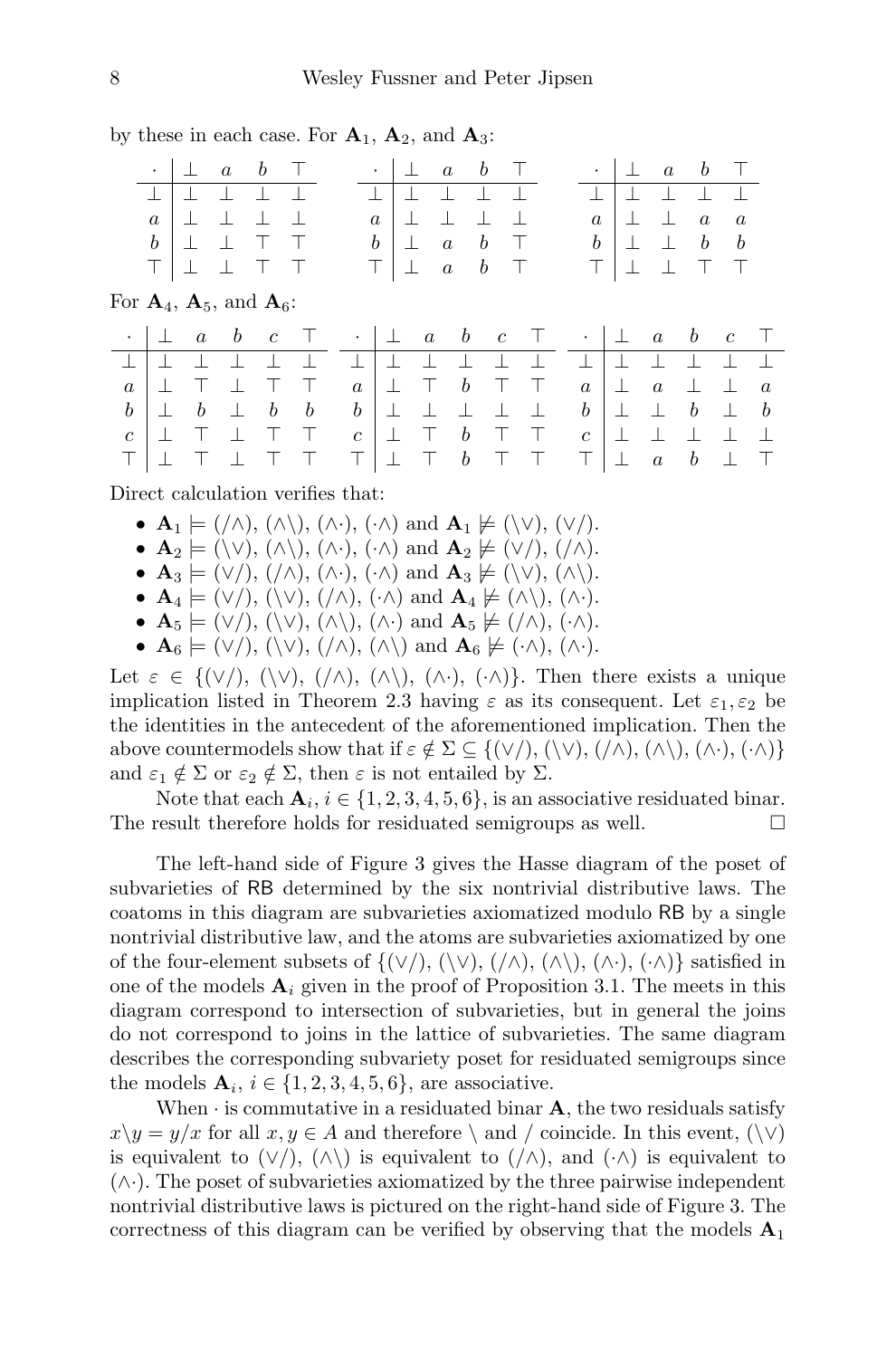

FIGURE 3. The poset of subvarieties determined by the nontrivial distributive laws in varieties of residuated binars RB and commutative residuated binars CRB.

and  $A_6$  are commutative. Since they are also associative, the same diagram describes the subvariety poset for commutative residuated semigroups.

#### 4. Identity elements, complements, and prelinearity

We say that a residuated binar is complemented if its lattice reduct is complemented, and Boolean if its lattice reduct is a Boolean lattice. A unital residuated binar is called *integral* if it satisfies the identity  $x \leq e$ , where e is the multiplicative identity. We caution that this usage of integral is typical in the study of residuated lattices, but conflicts with the common usage in the theory of relation algebras. Boolean (unital) residuated binars are called  $(u)r$ -algebras in [6]. Note that if  $\cdot$  and  $\wedge$  coincide in a residuated binar **A**, then  $\bf{A}$  is term-equivalent to a Brouwerian algebra (i.e., to the bottom-free reduct of a Heyting algebra). If additionally A is a Boolean residuated binar, then A is (term-equivalent to) a Boolean algebra.

The presence of complements and an identity element in a residuated binar can have a profound impact on whether it satisfies any of the six nontrivial distributive laws, a stark example of which is illustrated by the following lemma.

**Lemma 4.1.** Let  $A$  be a unital complemented residuated binar. If  $A$  is integral, then  $\wedge$  and  $\cdot$  coincide.

*Proof.* Since **A** is integral, we have  $x \cdot y \leq x \wedge y$  for all  $x, y \in A$ . This implies for any  $x \in A$  we have that  $x \cdot x' \leq x \wedge x' = \bot$ , where  $x'$  is a complement of x.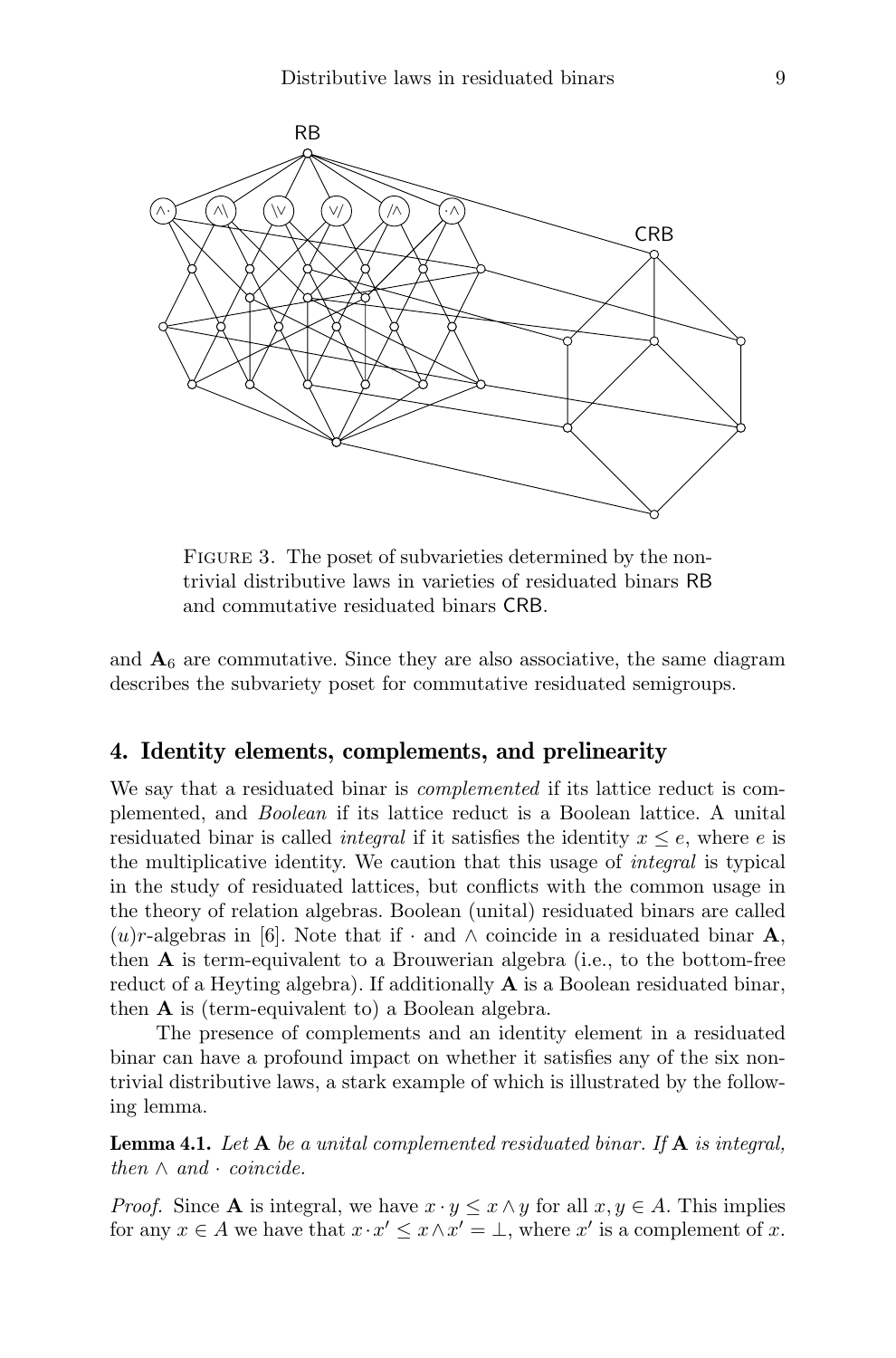On the other hand, since the identity element  $e$  is the greatest element of  $\bf{A}$ we have also that  $x \vee x' = e$  for any  $x \in A$ . Multiplying by x and using  $(\cdot \vee)$ , we obtain  $x = x \cdot e = x \cdot (x \vee x') = x^2 \vee x \cdot x' = x^2 \vee \bot = x^2$ . This gives that **A** is idempotent, whence for any  $x, y \in A$ ,  $x \wedge y = (x \wedge y) \cdot (x \wedge y) \leq x \cdot y \leq x \wedge y$ , i.e.,  $x \cdot y = x \wedge y$ .

Thus the only complemented integral residuated binars are Boolean algebras, which satisfy all six nontrivial distributive laws as well as lattice distributivity. Satisfaction of nontrivial distributive laws also often forces integrality in this setting.

**Lemma 4.2.** Let  $A$  be a unital residuated binar. If e has a complement  $e'$  and **A** satisfies any one of the distributive laws  $(\cdot \wedge), (\wedge \cdot), (\wedge \wedge), (\wedge \wedge),$  then **A** is integral.

*Proof.* We prove the result for  $(\cdot \wedge)$  and  $(\wedge \wedge)$ . The result follows for  $(\wedge \cdot)$  and  $(\wedge)$  by a symmetric argument.

First, suppose that **A** satisfies  $(\cdot \wedge)$ . Then:

$$
e' = e \cdot e'
$$
  
\n
$$
\leq \top \cdot e'
$$
  
\n
$$
= \top \cdot e' \land \top
$$
  
\n
$$
= \top \cdot (e' \land e)
$$
  
\n
$$
= \top \cdot \bot
$$
  
\n
$$
= \bot
$$

where the last equality uses the identity  $x \cdot \bot = \bot$ , which holds in all residuated binars. It follows that  $e = e \vee \bot = e \vee e' = \top$ , hence  $e = \top$ .

Second, suppose that **A** satisfies  $(\wedge)$ . Note that:

$$
\begin{aligned}\n\top &= \bot \setminus \bot \\
&= (e \land e') \setminus \bot \\
&= (e \setminus \bot) \lor (e' \setminus \bot) \\
&= \bot \lor (e' \setminus \bot) \\
&= e' \setminus \bot,\n\end{aligned}
$$

giving  $\top \leq e' \setminus \bot$ , and by residuation  $e' \cdot \top \leq \bot$ . As  $e \leq \top$  and  $\cdot$  is isotone, we get  $e' \cdot e \leq e' \cdot \top \leq \bot$ . Therefore  $e' \leq \bot$ , so  $e' = \bot$ . It follows that  $e = \top$ , completing the proof.

Combining the previous two lemmas gives the following result.

**Corollary 4.3.** Let  $A$  be a complemented unital residuated binar. If  $A$  satisfies any one of the distributive laws  $(\cdot \wedge), (\wedge \cdot), (\wedge \wedge), (\wedge \wedge),$  then **A** is a Boolean algebra.

*Proof.* Since  $A$  is complemented,  $e$  has a complement. Lemma 4.2 then gives that  $\bf{A}$  is integral, and so by Lemma 4.1 it follows that  $\bf{A}$  is a Boolean algebra.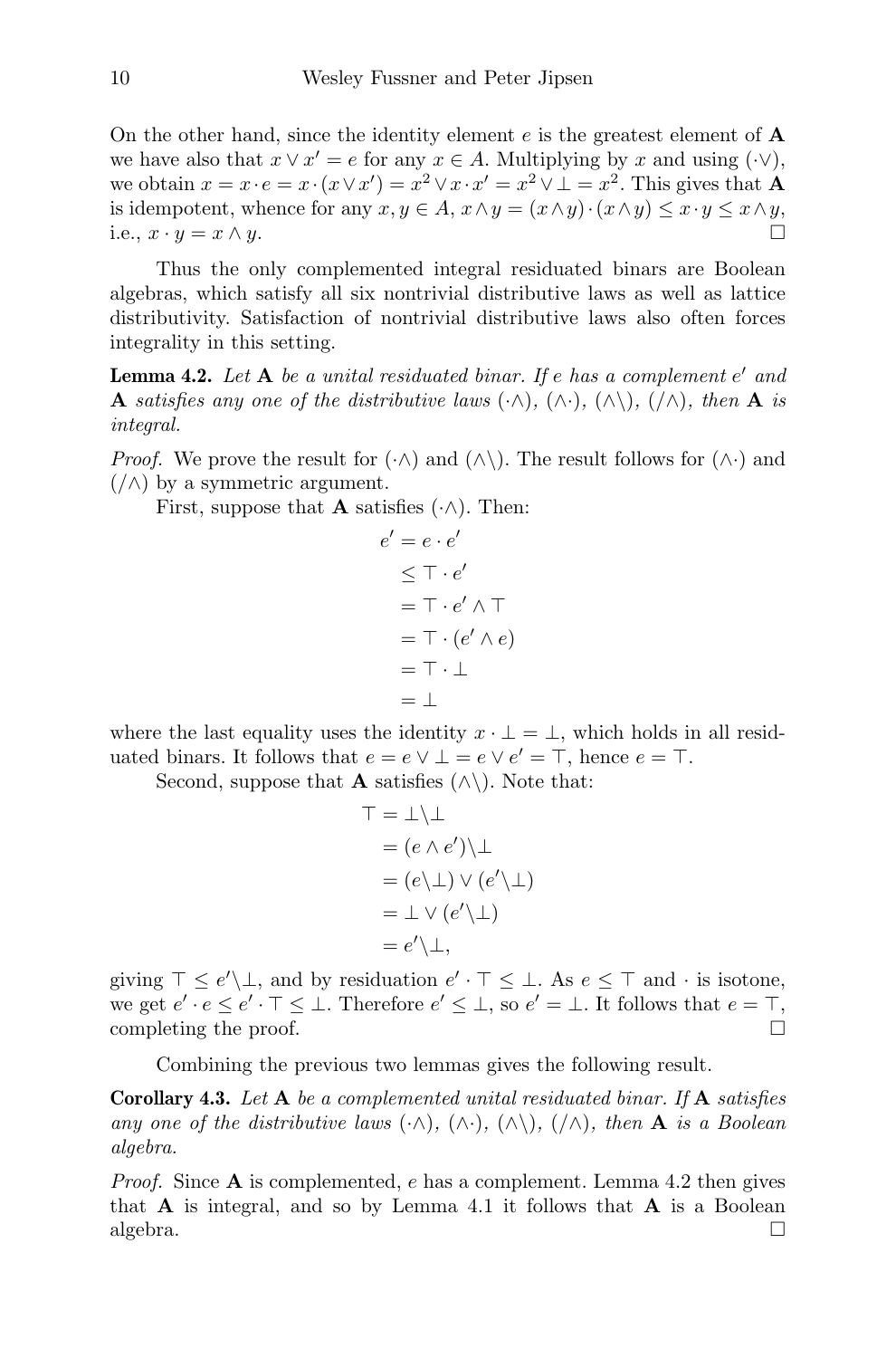**Lemma 4.4.** Let  $A$  be a unital Boolean residuated binar. If  $A$  satisfies any one of the distributive laws  $(\cdot \wedge), (\wedge \cdot), (\vee), (\vee \wedge), \wedge \wedge)$ , or  $(\wedge),$  then **A** is integral, and hence is a Boolean algebra.

*Proof.* Corollary 4.3 settles the claim if **A** satisfies any of  $(\cdot \wedge), (\wedge \cdot), (\wedge \cdot)$ , or  $(\wedge)$ . We therefore prove the claim for **A** satisfying  $(\vee)$ ; it will follow if **A** satisfies  $(\vee)$  by a symmetric argument. Suppose that **A** satisfies ( $\vee$ ), and note that  $e \leq \top$  implies  $\top \backslash e' \leq e \backslash e' = e'$ . By  $(\setminus \vee)$ , we have:

$$
\top = \top \setminus \top
$$
  
=  $\top \setminus (e \vee e')$   
=  $\top \setminus e \vee \top \setminus e'$   
 $\leq \top \setminus e \vee e'.$ 

Hence  $\top \e \vee e' = \top$ , so  $(\top \e)' \wedge e = \bot$ . Because  $\wedge$  has a residual  $\rightarrow$  in any Boolean residuated binar, we get  $e \leq (\top \backslash e)' \to \bot = (\top \backslash e)'' = \top \backslash e$ . By residuating with respect to  $\cdot$ , we obtain that  $\top \leq e$ , and hence  $\top = e$ .  $\Box$ 

**Corollary 4.5.** In a unital Boolean residuated binar each of the identities  $(\cdot \wedge)$ .  $(\wedge \cdot), (\vee), (\vee), (\wedge),$  and  $(\wedge \wedge)$  is logically equivalent to the other five.

The two prelinearity equations  $\langle l_p \rangle$  and  $\langle rp \rangle$  are not expressible in the absence of a multiplicative identity  $e$ , but for unital residuated binars they enjoy a connection to the nontrivial distributive laws even in the absence of associativity. In particular, inspection of the proofs offered in [2] verifies that in a unital residuated binar satisfying

$$
(x \lor y) \land e = (x \land e) \lor (y \land e),
$$

each of  $(\wedge)$  and  $(\vee)$  implies  $(lp)$ , and each of  $(\wedge)$  and  $(\vee)$  implies  $(rp)$ . Without associativity, the converse implications fail. To see this, we may define a five-element residuated binar  $A_7$  whose lattice reduct is pictured in Figure 4. The multiplication  $\cdot$  on  $\mathbf{A}_7$  is given in the following table:

|                  |           |           |                       | $\perp$ a b e T                                                            |         |
|------------------|-----------|-----------|-----------------------|----------------------------------------------------------------------------|---------|
|                  |           |           |                       |                                                                            |         |
| $\overline{a}$   |           |           |                       | $\begin{array}{ c c c c c }\n\hline \ \bot & a & \bot & a & e \end{array}$ |         |
| b                |           | $\perp$   | b                     |                                                                            | -F      |
| $\boldsymbol{e}$ |           | $\perp$ a |                       | $\epsilon$                                                                 | $\perp$ |
| T.               | $\perp$ a |           | $\mathbf{1}^{\prime}$ | $\Box$                                                                     | - 11    |

The residuals  $\langle$  and  $\rangle$  are determined uniquely by the above table as well, and with these operations we have  $\mathbf{A}_7 \models (lp), (rp),$  but each of  $(/\wedge), (\vee/),$  $(\wedge\setminus)$ , and  $(\vee\setminus)$  fail in  $\mathbf{A}_7$ . Note also that  $\mathbf{A}_7 \not\models (\wedge\wedge),(\wedge\cdot)$ , whence prelinearity does not entail either of the latter distributive laws.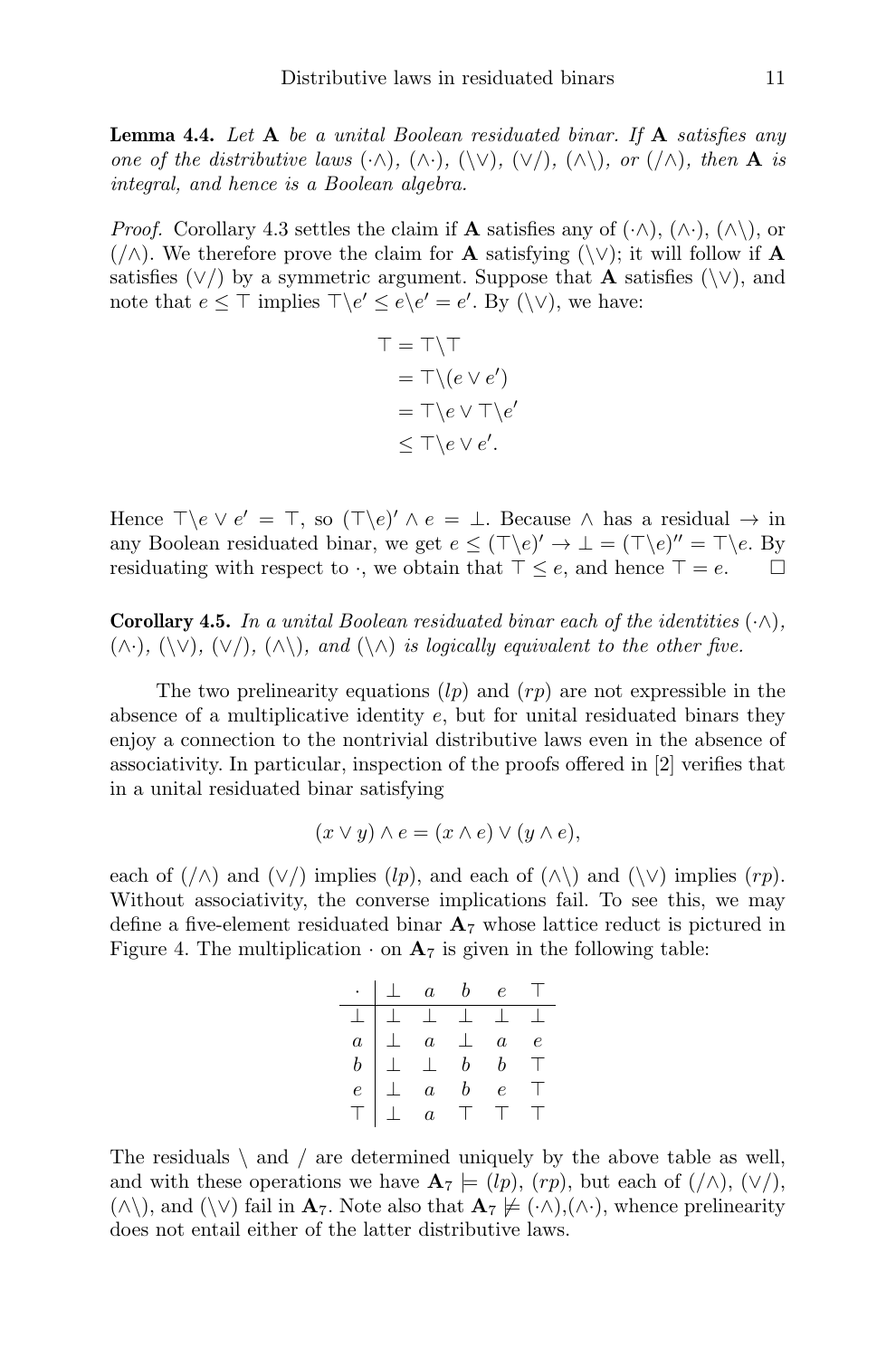

FIGURE 4. Hasse diagram for the lattice reduct of  $A_7$ .

### 5. Open problems

Lattice distributivity is a key ingredient in the known proofs of Theorem 2.3, whether purely algebraic or by equivalent frame conditions. We do not know whether any of the implications announced hold in all residuated binars (without assuming lattice distributivity), nor do we know whether any of these implications fail in this more general setting.

When present, a multiplicative identity element plays a decisive role in shaping the connection between the nontrivial distributive laws. Known characterizations of when a residuated binar may be embedded in a unital residuated binar crucially involve terms of the form  $x\$  and  $x/x$  (see [1, 6]), and we conjecture that conditions involving terms of this form may provide a more satisfying account of the role of a multiplicative identity in this context. In particular, it would be interesting to identify analogues of prelinearity in the non-unital setting and explicate their connection to the nontrivial distributive laws and semilinearity.

### References

- [1] Blount, K.: On the Structure of Residuated Lattices. Ph.D. dissertation, Vanderbilt University, Nashville, TN, USA (1999).
- [2] Blount, K. and Tsinakis, C.: The structure of residuated lattices. Internat. J. Algebra Comput., 13, (2003) 437–461.
- [3] Conradie, W. and Palmigiano, A.: Algorithmic correspondence and canonicity for distributive modal logic. Ann. Pure Appl. Logic, 163, (2012) 338–376.
- [4] Fussner, W. and Palmigiano, A.: Residuation algebras with functional duals. In Kira Adaricheva et. al., Algebras and Lattices in Hawai'i: Honoring Ralph Freese, Bill Lampe, and J.B. Nation, Lulu 2018, 39–46.
- [5] Galatos, N., Jipsen, P., Kowalski, T., Ono, H.: Residuated Lattices: An Algebraic Glimpse at Substructural Logics. Elsevier, Studies in Logic and the Foundations of Mathematics 151 xxi+509 (2007)
- [6] Jipsen, P., Jónsson, B., Rafter, J.: Adjoining units to residuated Boolean algebras. Algebra Universalis, 34 (1995) 118–127.